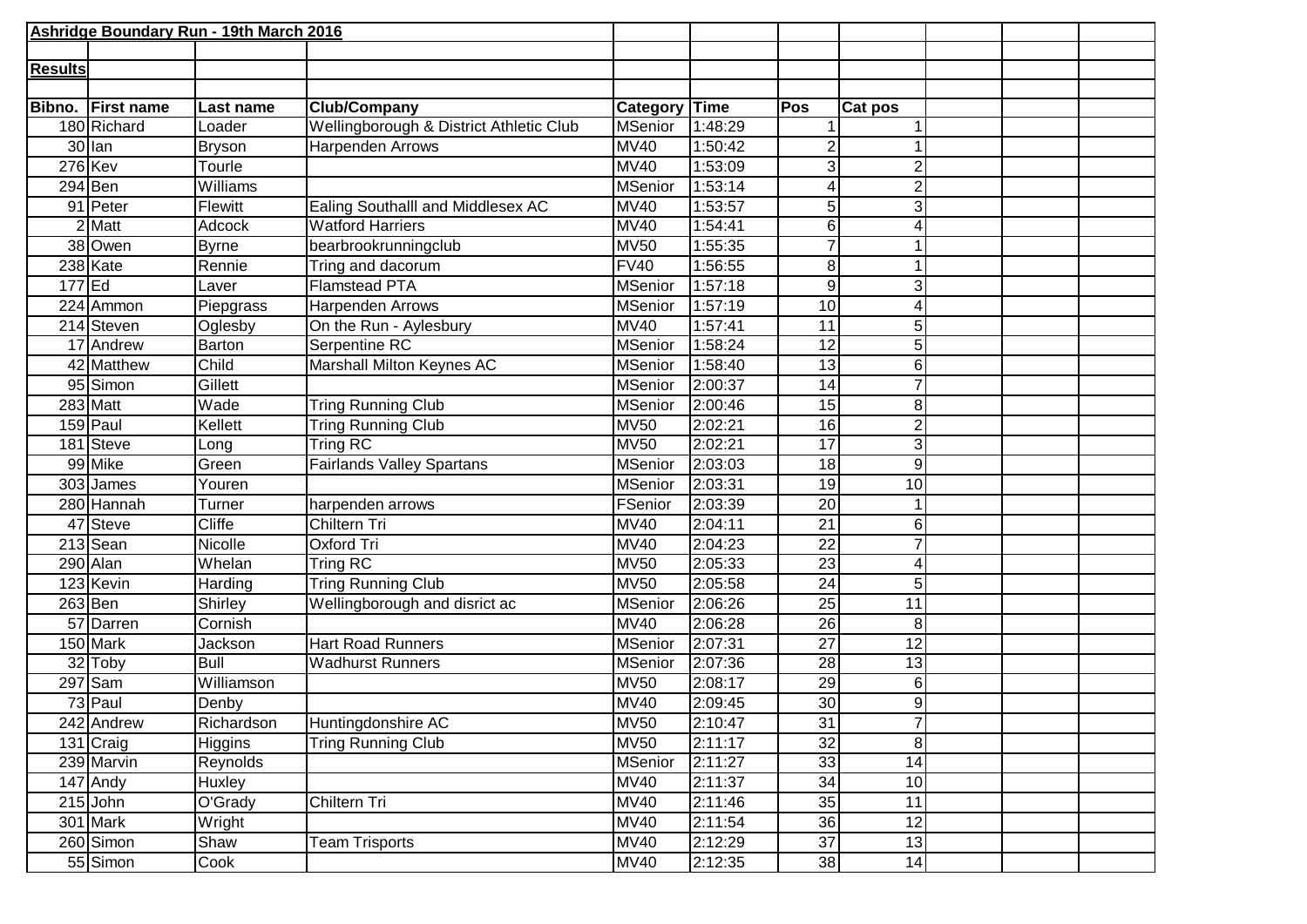|           | 18 Gaetano   | Basiaco        |                                       | <b>MSenior</b>                 | 2:13:05 | 39              | 15              |  |  |
|-----------|--------------|----------------|---------------------------------------|--------------------------------|---------|-----------------|-----------------|--|--|
|           | 171 Stuart   | Knight         | bedford harriers ac                   | <b>MV50</b>                    | 2:13:24 | 40              | $\mathsf{g}$    |  |  |
|           | 82 Elliot    | Edwards        | <b>Bearbrook Running Club</b>         | <b>MSenior</b>                 | 2:13:38 | 41              | 16              |  |  |
|           | 126 Lynda    | Hembury        | <b>Tring Running Club</b>             | <b>FV50</b>                    | 2:13:39 | 42              | 1               |  |  |
|           | $262$ Will   | Sheppard       |                                       | <b>MSenior</b>                 | 2:13:41 | 44              | $\overline{17}$ |  |  |
|           | $97$  lan    | Gower          | <b>Tring Running Club</b>             | <b>MV40</b>                    | 2:13:41 | 43              | 15              |  |  |
|           | $21$ Rob     | <b>Beckett</b> | Bearbrook                             | <b>MSenior</b>                 | 2:13:56 | 45              | 18              |  |  |
| $216$ Liz |              | O'Keeffe       | Tring RC                              | FSenior                        | 2:15:02 | 46              | $\overline{2}$  |  |  |
|           | 305 Gavin    | Rees           |                                       | <b>MSenior</b>                 | 2:15:13 | 47              | 19              |  |  |
|           | 306 Dave     | Fleetwood      |                                       | <b>MV40</b>                    | 2:15:13 | 48              | 16              |  |  |
|           | 156 Neil     | Jones          |                                       | <b>MV40</b>                    | 2:15:14 | $\overline{49}$ | $\overline{17}$ |  |  |
| $219$ Jon |              | Pain           |                                       | <b>MV50</b>                    | 2:15:14 | 50              | 10              |  |  |
|           | 14 Dominic   | Bailey         |                                       | <b>MV40</b>                    | 2:15:16 | $\overline{51}$ | 18              |  |  |
|           | 74 Rachel    | Dench          |                                       | FSenior                        | 2:15:17 | 52              | $\overline{3}$  |  |  |
|           | 83 Paul      | Edwards        | Watford Harriers                      | $\overline{M}$ V <sub>50</sub> | 2:15:20 | 53              | 11              |  |  |
|           | 8 Rick       | Ansell         | <b>Tring Running Club</b>             | <b>MV50</b>                    | 2:15:25 | 54              | 12              |  |  |
|           | 261 Kevin    | Shelton-Smith  | <b>Bedford Harriers</b>               | <b>MV50</b>                    | 2:15:36 | 55              | 13              |  |  |
|           | 41 Sean      | Casey          | london heathside ac                   | <b>MSenior</b>                 | 2:16:05 | 56              | 20              |  |  |
|           | 68 lan       | de Villiers    |                                       | <b>MV40</b>                    | 2:16:14 | $\overline{57}$ | 19              |  |  |
|           | 25 Karla     | Borland        | Edinburgh AC                          | FSenior                        | 2:16:22 | 58              | 4               |  |  |
|           | 76 Nigel     | Douglas        |                                       | <b>MV40</b>                    | 2:16:23 | 59              | 20              |  |  |
|           | 100 Patrick  | Green          | <b>St Albans Striders</b>             | <b>MV40</b>                    | 2:16:37 | 60              | $\overline{21}$ |  |  |
|           | 296 Marianne | Williamson     | bedford harriers                      | <b>FV40</b>                    | 2:16:41 | 61              | 2               |  |  |
|           | 278 Angela   | Trussler       | <b>Watford Harriers</b>               | FSenior                        | 2:17:17 | 62              | $\overline{5}$  |  |  |
|           | $282$ Ben    | Verinder       |                                       | <b>MV40</b>                    | 2:17:17 | 63              | $\overline{22}$ |  |  |
|           | 20 Paul      | <b>Bayley</b>  | Tring RC                              | <b>MSenior</b>                 | 2:17:50 | 64              | $\overline{21}$ |  |  |
|           | $212$ Tim    | <b>Niblock</b> |                                       | <b>MSenior</b>                 | 2:17:56 | 65              | 22              |  |  |
|           | 304 Tim      | Fowler         |                                       | <b>MV50</b>                    | 2:18:06 | 66              | 14              |  |  |
|           | 112 Campbell | Hall           |                                       | <b>MV40</b>                    | 2:18:13 | $\overline{67}$ | 23              |  |  |
|           | 111 Graham   | Halkyard       | <b>Harpenden Arrows</b>               | <b>MV40</b>                    | 2:18:23 | 68              | $\overline{24}$ |  |  |
|           | 154 Chris    | Jones          |                                       | <b>MSenior</b>                 | 2:18:46 | 69              | $\overline{23}$ |  |  |
|           | 163 Laurence | Kiddle         |                                       | <b>MV40</b>                    | 2:18:54 | 70              | 25              |  |  |
|           | 240 Adam     | Rhodes         | Hertfordshire Constabulary            | MSenior                        | 2:19:27 | 71              | 24              |  |  |
|           | 241 David    | Rhodes         | Hertfordshire Constabulary CHAOS club | <b>MV50</b>                    | 2:19:28 | 72              | 15              |  |  |
|           | 184 John     | Luck           |                                       | <b>MV50</b>                    | 2:19:29 | 73              | 16              |  |  |
|           | 295 Daniel   | Williams       | North Herts Road Runners              | <b>MSenior</b>                 | 2:19:53 | 74              | 25              |  |  |
|           | 13 Philip    | Bacon          |                                       | <b>MV40</b>                    | 2:20:05 | 75              | $\overline{26}$ |  |  |
|           | 72 David     | Demmery        |                                       | <b>MV50</b>                    | 2:21:44 | 76              | 17              |  |  |
|           | 267 Bruce    | Spencer        |                                       | <b>MV40</b>                    | 2:22:01 | $\overline{77}$ | $\overline{27}$ |  |  |
|           | $37$ Jim     | Buttleman      | Leighton Buzzard Fun Runners          | <b>MV50</b>                    | 2:22:05 | 78              | 18              |  |  |
|           | $308$ John   | Manning        | <b>Tring Running Club</b>             | <b>MV60</b>                    | 2:22:25 | 79              | 1 <sup>1</sup>  |  |  |
|           | 228 Richard  | Piron          | <b>Bedford Harriers</b>               | <b>MV60</b>                    | 2:22:56 | 80              | $\overline{2}$  |  |  |
|           | 7 Martyn     | Annetts        | North Herts Road Runners              | <b>MV50</b>                    | 2:23:28 | 81              | 19              |  |  |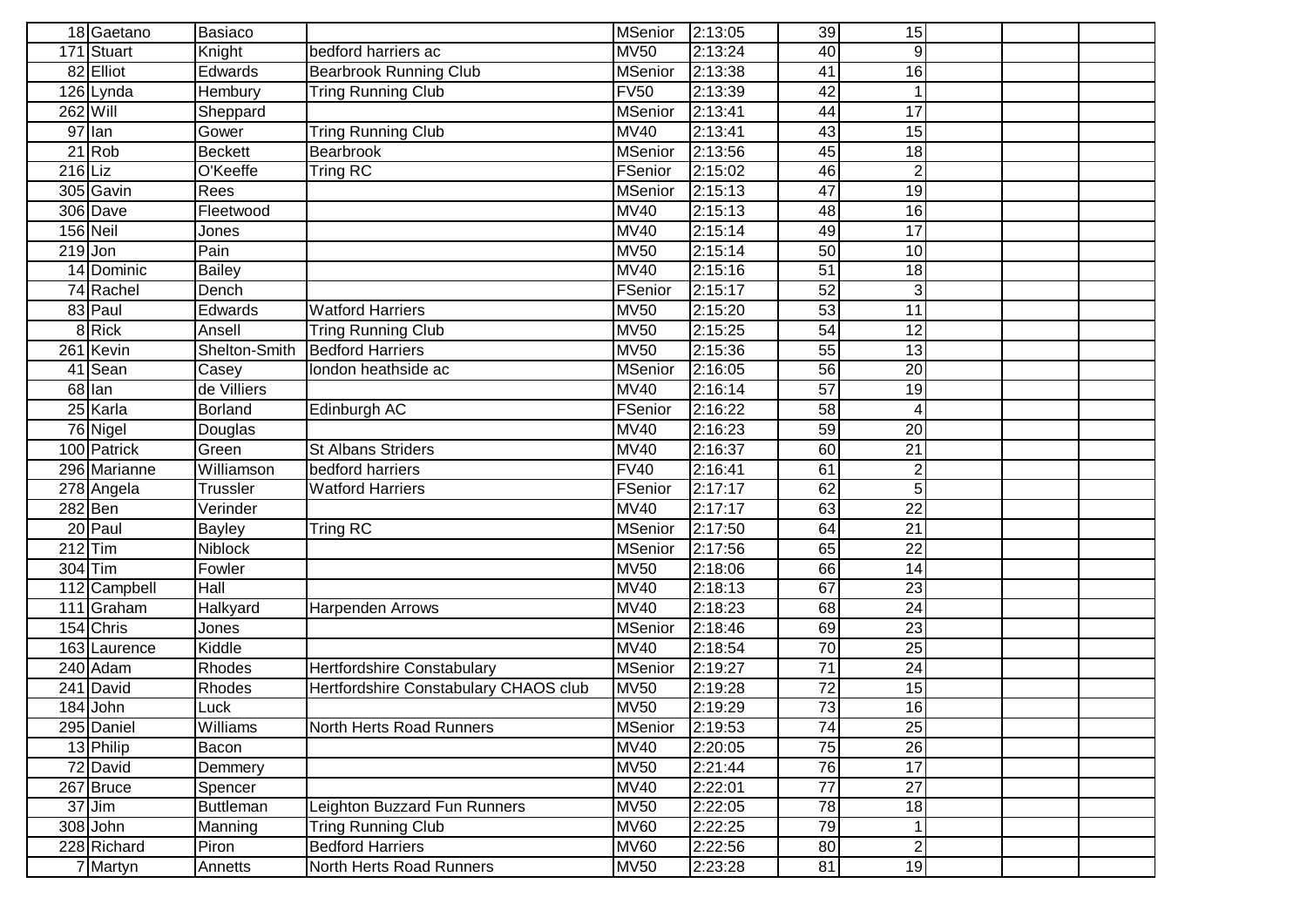| 277 Suzy             | Trott          | North Herts Road Runners                    | <b>FV40</b>    | 2:23:30 | 82              | 3               |  |  |
|----------------------|----------------|---------------------------------------------|----------------|---------|-----------------|-----------------|--|--|
| 137 Martin           | Hopcroft       | <b>Tring Running Club</b>                   | <b>MV50</b>    | 2:23:55 | 83              | $\overline{20}$ |  |  |
| $119$ Nev            | Hanks          |                                             | <b>MSenior</b> | 2:24:01 | 84              | $\overline{26}$ |  |  |
| 128 Chris            | <b>Henty</b>   | Carnethy                                    | <b>MV40</b>    | 2:24:21 | 85              | $\overline{28}$ |  |  |
| 209 Sarah            | Needleman      | <b>Cambridge University Hare and Hounds</b> | FSenior        | 2:24:23 | 86              | 6 <sup>1</sup>  |  |  |
| 210 Philip           | Newbery        |                                             | <b>MSenior</b> | 2:24:39 | $\overline{87}$ | $\overline{27}$ |  |  |
| 140 JON              | <b>HORTON</b>  | <b>Bearbrook Running Club</b>               | <b>MV40</b>    | 2:25:05 | 88              | 29              |  |  |
| 183 Daniel           | Lowans         |                                             | <b>MV40</b>    | 2:25:36 | 89              | 30              |  |  |
| 246 Cameron          | Ross           |                                             | <b>MV40</b>    | 2:25:49 | 90              | 31              |  |  |
| $\overline{264}$ Dan | Skinner        |                                             | <b>MSenior</b> | 2:25:59 | 91              | $\overline{28}$ |  |  |
| 155 Gregory          | Jones          |                                             | <b>MV50</b>    | 2:26:15 | 92              | 21              |  |  |
| $255$ Andy           | Sewell         | <b>Bedford Harriers</b>                     | <b>MV50</b>    | 2:26:21 | 93              | $\overline{22}$ |  |  |
| 122 Alison           | Harding        | <b>Tring Running Club</b>                   | <b>FV50</b>    | 2:26:39 | 94              | $\overline{2}$  |  |  |
| 6 Andrew             | Angus          | queens park harriers                        | <b>MV50</b>    | 2:26:42 | 95              | $\overline{23}$ |  |  |
| 207 Andrew           | <b>Nash</b>    |                                             | <b>MSenior</b> | 2:26:48 | 96              | 29              |  |  |
| 5 David              | Allen          | <b>Redway Runners</b>                       | <b>MV40</b>    | 2:27:28 | 97              | 32              |  |  |
| 103 Daniel           | Griggs         | Dacorum & Tring AC                          | <b>MSenior</b> | 2:27:45 | 98              | 30              |  |  |
| 293 Celine           | Wilcock        | <b>Tring Running Club</b>                   | <b>FV40</b>    | 2:27:50 | 99              |                 |  |  |
| 31 Dominci           | <b>Buck</b>    | <b>NHRR</b>                                 | <b>MV40</b>    | 2:27:59 | 100             | 33              |  |  |
| $204$ Ben            | Mullaney       |                                             | <b>MSenior</b> | 2:28:05 | 101             | $\overline{31}$ |  |  |
| 135 Gary             | Homewood       | Mornington Chasers                          | <b>MV50</b>    | 2:28:11 | 102             | 24              |  |  |
| 48 Jeff              | Cohen          | <b>Bracknell Forest Runners</b>             | <b>MV60</b>    | 2:28:20 | 103             | $\overline{3}$  |  |  |
| 158 Lauren           | Keeler         | <b>Team MK</b>                              | FSenior        | 2:28:25 | 104             | $\overline{7}$  |  |  |
| 243 Avril            | Riddell        | Mornington Chasers RC                       | <b>FV60</b>    | 2:28:25 | 105             | 1               |  |  |
| 169 Stuart           | Kinton         | <b>Reading Roadrunners</b>                  | <b>MSenior</b> | 2:28:26 | 10 <sub>6</sub> | $\overline{32}$ |  |  |
| $114$ Tom            | <b>Hallett</b> | Tring RC                                    | <b>MV40</b>    | 2:28:37 | 107             | $\overline{34}$ |  |  |
| 273 James            | Terry          | Wellingborough & District Athletics Club    | <b>MV40</b>    | 2:28:37 | 108             | 35              |  |  |
| $221$ Andy           | Parkinson      |                                             | <b>MV40</b>    | 2:28:57 | 109             | 36              |  |  |
| 92 Richard           | Friend         |                                             | <b>MV40</b>    | 2:29:20 | 110             | $\overline{37}$ |  |  |
| 187 Steve            | MacDonald      |                                             | <b>MV40</b>    | 2:29:22 | 111             | $\frac{3}{8}$   |  |  |
| $108$ Zoe            | Hague          | Hitchin running club                        | FSenior        | 2:29:49 | 113             | 8 <sup>1</sup>  |  |  |
| 107 Stephen          | Hague          | Hitchin running club                        | <b>MV40</b>    | 2:29:49 | 112             | 39              |  |  |
| 77 Paul              | Doyle          |                                             | <b>MV40</b>    | 2:29:53 | 114             | 40              |  |  |
| 164 Maki             | Kimura         | Mornington Chasers                          | <b>FV40</b>    | 2:30:21 | 115             | 5               |  |  |
| $274$ Ben            | Thomas         |                                             | <b>MV40</b>    | 2:30:26 | 116             | 41              |  |  |
| 148 Rebecca          | <b>Hylton</b>  |                                             | FSenior        | 2:30:31 | 118             | 9               |  |  |
| 78 Steve             | Doyle          |                                             | <b>MV40</b>    | 2:30:31 | 117             | 42              |  |  |
| 34 Dawn              | <b>Burr</b>    | Tri Force                                   | <b>FV40</b>    | 2:30:54 | 119             | 6               |  |  |
| $\overline{247}$ Dan | Rough          |                                             | <b>MSenior</b> | 2:31:36 | 120             | 33              |  |  |
| 178 Andrew           | Lawson         |                                             | <b>MV40</b>    | 2:32:15 | 121             | 43              |  |  |
| 266 Gary             | <b>Sparkes</b> | Bearbrook                                   | <b>MV50</b>    | 2:33:03 | 122             | 25              |  |  |
| 225 Darren           | Pierce         |                                             | <b>MV40</b>    | 2:33:05 | 123             | 44              |  |  |
| $211$ Mike           | Niblock        |                                             | <b>MSenior</b> | 2:33:15 | 124             | 34              |  |  |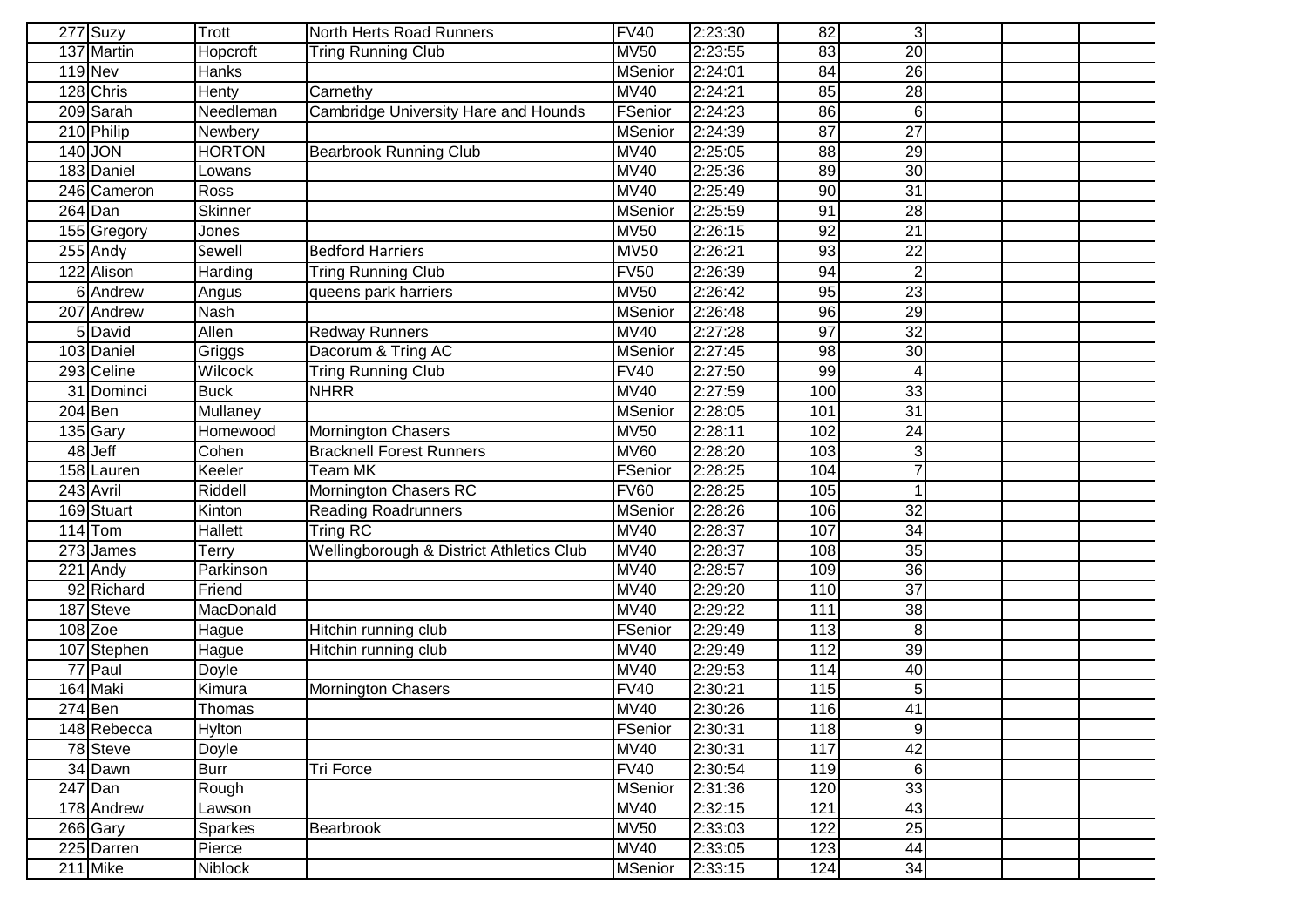|            | 130 Deirdre  | Heydecker        | <b>St Albans Striders</b>        | <b>FV60</b>       | 2:33:30 | 125 | $\mathbf{2}$            |  |  |
|------------|--------------|------------------|----------------------------------|-------------------|---------|-----|-------------------------|--|--|
|            | 259 Brian    | Sharp            |                                  | <b>MV50</b>       | 2:33:42 | 126 | 26                      |  |  |
|            | 101 Darren   | Greene           | <b>Team Trisports</b>            | <b>MV40</b>       | 2:34:47 | 127 | 45                      |  |  |
|            | 166 Simon    | King             | <b>Bedford Harriers</b>          | <b>MV50</b>       | 2:34:51 | 128 | $\overline{27}$         |  |  |
|            | 231 Craig    | Price            |                                  | <b>MV40</b>       | 2:35:00 | 129 | 46                      |  |  |
|            | 40 Paul      | Campbell         | bracknell forest runners         | <b>MV50</b>       | 2:35:28 | 130 | $\overline{28}$         |  |  |
|            | 232 Matthew  | Pryke            | Tri King                         | <b>MSenior</b>    | 2:35:31 | 131 | $\overline{35}$         |  |  |
|            | 270 Jamie    | Stamp            |                                  | <b>MSenior</b>    | 2:35:46 | 132 | $\overline{36}$         |  |  |
|            | 125 Andrew   | Harper           | Vegetarian Cycling and AC        | <b>MV50</b>       | 2:36:07 | 133 | 29                      |  |  |
| 127        | James        | Hemlin           |                                  | <b>MV40</b>       | 2:36:17 | 134 | 47                      |  |  |
|            | 223 Cameron  | Pearce           |                                  | <b>MSenior</b>    | 2:36:29 | 135 | $\overline{37}$         |  |  |
|            | 39 lan       | Callaghan        |                                  | <b>MV40</b>       | 2:37:07 | 136 | 48                      |  |  |
|            | 182 Mark     | Loring           |                                  | <b>MV40</b>       | 2:37:07 | 137 | 49                      |  |  |
|            | $170$ Nick   | Knight           | <b>Tring Running Club</b>        | <b>MV40</b>       | 2:37:14 | 138 | 50                      |  |  |
|            | 257 David    | Shakespeare      | <b>Olney Runners</b>             | <b>MV50</b>       | 2:37:29 | 139 | 30                      |  |  |
|            | 307 Simon    | Stevenson        | <b>Tring Running Club</b>        | <b>MV40</b>       | 2:38:10 | 140 | 51                      |  |  |
|            | 143 Alison   | How              | <b>Vocalink Running Club</b>     | <b>FV40</b>       | 2:38:40 | 141 | 7                       |  |  |
| $174$ $Al$ |              | Langan           |                                  | <b>MV40</b>       | 2:38:53 | 142 | $\overline{52}$         |  |  |
|            | 233 Matt     | Pyecroft         |                                  | <b>MV40</b>       | 2:39:15 | 144 | 53                      |  |  |
|            | 157 Paul     | Keech            | <b>Stopsley Striders</b>         | <b>MV50</b>       | 2:39:15 | 143 | 31                      |  |  |
|            | 298 Philip   | Wilton           |                                  | <b>MV50</b>       | 2:39:15 | 145 | 32                      |  |  |
|            | 193 Rob      | <b>McCartney</b> |                                  | <b>MV40</b>       | 2:39:26 | 146 | 54                      |  |  |
|            | 26 Debbie    | Bowen            |                                  | <b>FV40</b>       | 2:39:45 | 147 | 8 <sup>1</sup>          |  |  |
|            | 251 Sarah    | Scotchmer        | <b>Team Tri Sports</b>           | FSenior           | 2:40:13 | 148 | 10                      |  |  |
|            | 302 Peter    | York             |                                  | <b>MV50</b>       | 2:40:27 | 149 | 33                      |  |  |
|            | $195$ Emma   | McFarlane        | <b>Hart Road Runners</b>         | FSenior           | 2:40:44 | 150 | 11                      |  |  |
| 9          | Karen        | Ashby            | <b>Stopsley Striders</b>         | $\overline{F}V50$ | 2:40:46 | 151 | $\overline{\mathbf{3}}$ |  |  |
|            | 237 Andrew   | Reid             | <b>Stopsley Striders</b>         | <b>MV60</b>       | 2:40:46 | 152 | 4                       |  |  |
| $245$ Tim  |              | Robinson         | <b>Fairlands Valley Spartans</b> | <b>MV40</b>       | 2:41:38 | 153 | 55                      |  |  |
|            | 50 Andy      | Collings         | <b>Tring Running Club</b>        | <b>MV40</b>       | 2:41:55 | 154 | $\overline{56}$         |  |  |
|            | 94 Julie     | Gettings         | Tring RC                         | FSenior           | 2:43:34 | 155 | 12                      |  |  |
|            | $194$ Paul   | Mcdonagh         |                                  | <b>MV40</b>       | 2:44:15 | 156 | $\overline{57}$         |  |  |
|            | 138 Kevin    | Hope             |                                  | <b>MV40</b>       | 2:44:29 | 157 | 58                      |  |  |
|            | 176 Dean     | Langton          |                                  | <b>MSenior</b>    | 2:44:42 | 158 | $\frac{3}{8}$           |  |  |
|            | 161 Tracy    | Kennedy          | <b>Team Trisports</b>            | <b>FV40</b>       | 2:45:11 | 159 | $\overline{9}$          |  |  |
|            | 249 Steve    | Rust             | <b>Team Trisports</b>            | <b>MV40</b>       | 2:45:14 | 160 | 59                      |  |  |
|            | 145 Andrew   | <b>Hull</b>      | <b>St Albans Striders</b>        | <b>MV40</b>       | 2:45:22 | 161 | 60                      |  |  |
|            | 79 Pascal    | Dubois-Pelerin   |                                  | <b>MV50</b>       | 2:45:50 | 162 | $\overline{34}$         |  |  |
|            | 284 Jonathan | Wagstaff         |                                  | <b>MV40</b>       | 2:46:14 | 163 | 61                      |  |  |
|            | 96 Melissa   | Glackin          |                                  | FSenior           | 2:46:28 | 164 | 13                      |  |  |
|            | 35 Graham    | <b>Busch</b>     | <b>Stopsley Striders</b>         | <b>MV60</b>       | 2:46:36 | 165 | 5 <sup>1</sup>          |  |  |
|            | 189 Jamie    | <b>Matthews</b>  |                                  | <b>MV40</b>       | 2:46:43 | 166 | 62                      |  |  |
|            | 191 Richard  | Maw              | St Albans Striders               | <b>MV60</b>       | 2:47:27 | 167 | $6 \mid$                |  |  |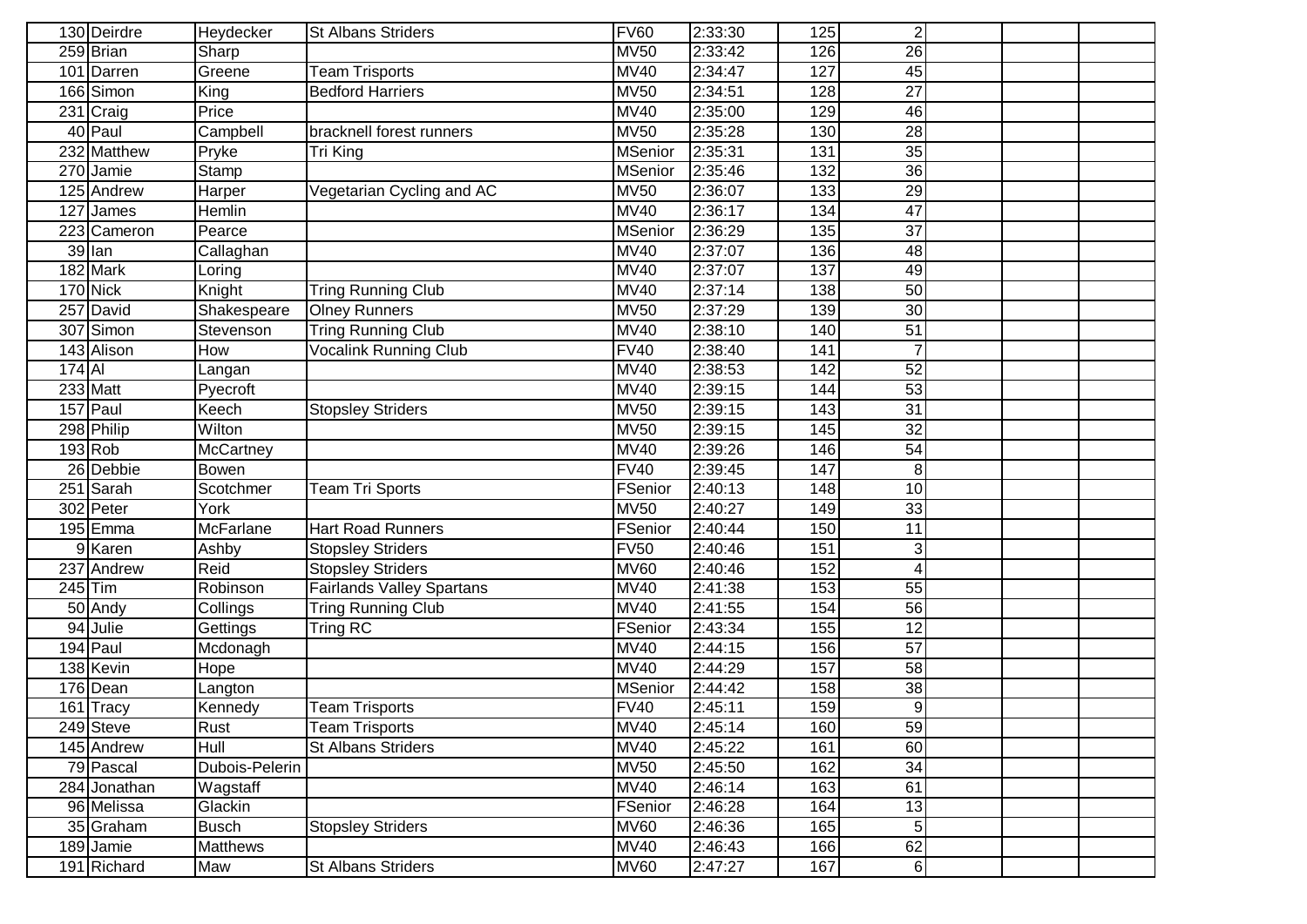| $11$ Lee     |                 | Austin        |                                            | MSenior        | 2:47:48 | 168 | 39              |  |  |
|--------------|-----------------|---------------|--------------------------------------------|----------------|---------|-----|-----------------|--|--|
| 22 Katalin   |                 | <b>Bedocs</b> | Bearbrook                                  | <b>FV40</b>    | 2:48:25 | 169 | 10              |  |  |
| 226<br>John  |                 | Piggott       | <b>Tring Running Club</b>                  | <b>MV40</b>    | 2:49:00 | 170 | 63              |  |  |
| 124 Frances  |                 | Hardman       | <b>Bristol Town &amp; Country Harriers</b> | FSenior        | 2:49:15 | 171 | 14              |  |  |
| 88 Rebecca   |                 | Farquharson   | <b>Tring Running Club</b>                  | FV40           | 2:49:50 | 172 | 11              |  |  |
| 65 Gareth    |                 | <b>Davies</b> |                                            | <b>MV60</b>    | 2:50:27 | 173 |                 |  |  |
| 279 Andrew   |                 | Turmer        |                                            | <b>MV50</b>    | 2:50:45 | 174 | 35              |  |  |
| $44$ Ed      |                 | Chipperfield  |                                            | <b>MSenior</b> | 2:51:14 | 175 | 40              |  |  |
| 229 Victoria |                 | Plant         | TRC (Tring Running Club)                   | FSenior        | 2:51:22 | 177 | $\overline{15}$ |  |  |
| $179$ Ben    |                 | _evan         |                                            | <b>MSenior</b> | 2:51:22 | 176 | 41              |  |  |
| 258 Dominic  |                 | Sharman       |                                            | <b>MSenior</b> | 2:51:22 | 178 | $\overline{42}$ |  |  |
| 116 David    |                 | Hammond       |                                            | <b>MV40</b>    | 2:51:56 | 179 | 64              |  |  |
| 285 Donna    |                 | Walker        | <b>Tring Running Club</b>                  | FSenior        | 2:52:04 | 180 | 16              |  |  |
| 167 Stephen  |                 | King          |                                            | <b>MSenior</b> | 2:52:19 | 181 | 43              |  |  |
| 198 Lindsay  |                 | Melling       |                                            | <b>FV40</b>    | 2:52:58 | 182 | $\overline{12}$ |  |  |
| $289$  lan   |                 | West          |                                            | <b>MV40</b>    | 2:52:58 | 183 | 65              |  |  |
| 86 Chris     |                 | Fadden        | <b>Bedford Harriers AC</b>                 | <b>MV50</b>    | 2:53:13 | 184 | 36              |  |  |
| 33 Georgie   |                 | Burchell      |                                            | FSenior        | 2:53:32 | 185 | $\overline{17}$ |  |  |
| 10 David     |                 | Messenger     |                                            | <b>MSenior</b> | 2:53:55 | 186 | 66              |  |  |
| 69 Stuart    |                 | Dean          |                                            | <b>MV40</b>    | 2:55:28 | 187 | 67              |  |  |
| 208 Hilary   |                 | Needleman     | <b>Tring Running Club</b>                  | <b>FV50</b>    | 2:55:41 | 188 | 4               |  |  |
| 288 Roger    |                 | Webster       |                                            | <b>MV60</b>    | 2:55:42 | 189 | $\bf{8}$        |  |  |
| 89 Emma      |                 | Faulder       |                                            | FSenior        | 2:56:17 | 190 | 18              |  |  |
| 197 David    |                 | McKeown       | Lymington Triathlon Club                   | <b>MV40</b>    | 2:56:17 | 191 | 68              |  |  |
|              | 93 Pierre-louis | Gatti         | <b>Harpenden Arrows</b>                    | <b>MSenior</b> | 2:57:19 | 192 | 44              |  |  |
| 144 Simon    |                 | Hubble        |                                            | <b>MV40</b>    | 2:58:33 | 193 | 69              |  |  |
| 201 Miranda  |                 | Morgan        | <b>NHRR</b>                                | <b>FV60</b>    | 2:58:36 | 194 | $\overline{3}$  |  |  |
| 244 Jeremy   |                 | Roberts       |                                            | <b>MV40</b>    | 2:59:54 | 195 | $\overline{70}$ |  |  |
| 84 Roderick  |                 | Elder         |                                            | <b>MV50</b>    | 3:00:12 | 196 | $\overline{37}$ |  |  |
| 3Linda       |                 | Aird          | North Herts Road Runners                   | <b>FV50</b>    | 3:00:19 | 197 | 5 <sup>1</sup>  |  |  |
| 218 Helen    |                 | Page          | Tring $R\overline{C}$                      | <b>FV40</b>    | 3:00:31 | 198 | 13              |  |  |
| 102 Lisa     |                 | Grey          |                                            | <b>FV40</b>    | 3:01:20 | 199 | 14              |  |  |
| $105$ Lucy   |                 | Guest         |                                            | <b>FV40</b>    | 3:02:39 | 200 | 15              |  |  |
| 254 Andrea   |                 | Sewell        | <b>Bedford Harriers</b>                    | <b>FV50</b>    | 3:03:28 | 201 | 6 <sup>1</sup>  |  |  |
| 151 Alistair |                 | Jacob         | west4 harriers                             | <b>MV50</b>    | 3:04:01 | 202 | $\overline{38}$ |  |  |
| 64 Elizabeth |                 | Davies        | <b>Stopsley Striders</b>                   | <b>FV50</b>    | 3:05:26 | 203 | 7               |  |  |
| 146 Brian    |                 | Hunt          | <b>Made Valley Harriers</b>                | <b>MV60</b>    | 3:05:52 | 204 | $\overline{9}$  |  |  |
| 12 Gordon    |                 | Avery         |                                            | <b>MV50</b>    | 3:06:38 | 205 | 39              |  |  |
| $118$ Paul   |                 | Hammond       |                                            | <b>MV40</b>    | 3:06:48 | 206 | $\overline{71}$ |  |  |
| 19 Joanne    |                 | Baxter        | <b>Tring Running Club</b>                  | <b>FV50</b>    | 3:06:57 | 207 | 8 <sup>1</sup>  |  |  |
| 54 Maria     |                 | Cook          | <b>Tring Running Club</b>                  | <b>FV50</b>    | 3:07:25 | 208 | 9               |  |  |
| 186 Carol    |                 | Macdonald     | <b>Tring Running Club</b>                  | <b>FV40</b>    | 3:08:06 | 209 | 16              |  |  |
| 80 Paul      |                 | Dyett         | <b>Bossard Wheelers</b>                    | <b>MV40</b>    | 3:08:31 | 210 | 72              |  |  |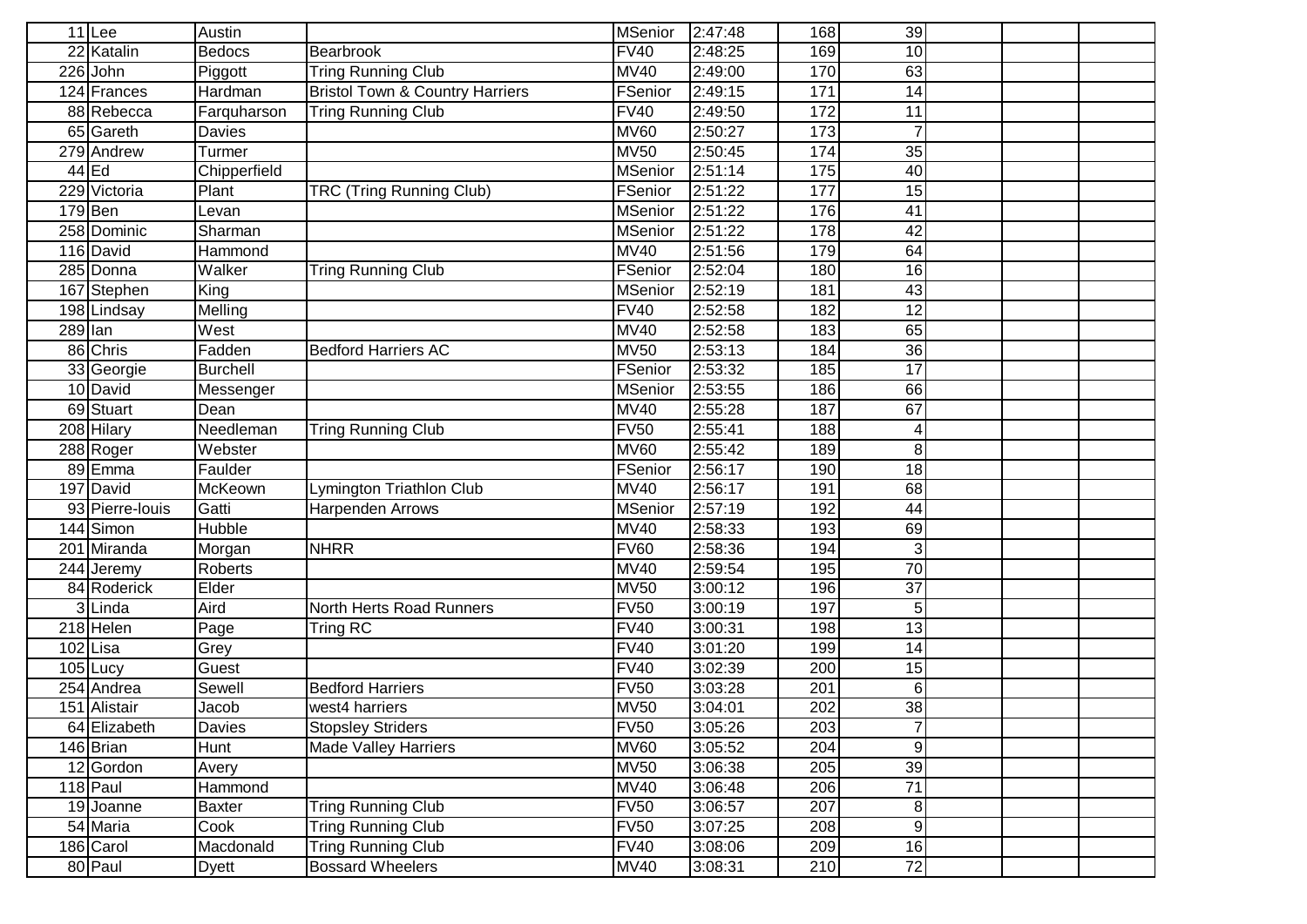|                      | 43 Sarah     | <b>Chilvers</b> | Harpenden Arrows                         | <b>FV50</b>    | 3:09:42    | 211              | 10 <sup>1</sup> |  |  |
|----------------------|--------------|-----------------|------------------------------------------|----------------|------------|------------------|-----------------|--|--|
| 27                   | Steve        | Bowran          | Harpenden Arrows                         | <b>MV40</b>    | 3:09:43    | 212              | 73              |  |  |
|                      | 139 Jacinta  | Horne           | <b>Bedford Harriers A C</b>              | <b>FV50</b>    | 3:10:33    | 213              | 11              |  |  |
|                      | $152$ John   | James           |                                          | <b>MV50</b>    | 3:10:44    | $\overline{214}$ | 40              |  |  |
|                      | 272 Sarah    | Tefeir          |                                          | <b>FV40</b>    | 3:11:03    | 215              | $\overline{17}$ |  |  |
|                      | 104 Petra    | Grosse-Hull     | <b>St Albans Striders</b>                | FV40           | 3:11:44    | 216              | 18              |  |  |
|                      | 227 Rebecca  | Pinney          | <b>Bedford Harriers</b>                  | <b>FV40</b>    | 3:13:57    | 218              | 19              |  |  |
|                      | 165 Jenny    | King            | <b>Bedford Harriers</b>                  | <b>FV50</b>    | 3:13:57    | $\overline{217}$ | $\overline{12}$ |  |  |
|                      | 129 Kirsty   | <b>Hewitt</b>   | <b>WDAC</b>                              | FSenior        | 3:14:30    | 219              | 19              |  |  |
|                      | 29 Simon     | <b>Brown</b>    | Meridian Triathlon Club                  | <b>MV40</b>    | 3:14:47    | 220              | $\overline{74}$ |  |  |
|                      | 66 Amanda    | Davis           | Wellingborough & District Athletics Club | <b>FV40</b>    | 3:15:14    | 222              | $\overline{20}$ |  |  |
|                      | 63 Elizabeth | Daniel          | <b>Tring Running Club</b>                | <b>FV50</b>    | 3:15:14    | 221              | 13              |  |  |
|                      | $217$ Zac    | O'Neil          | Wellingborough & District Athletics Club | <b>MSenior</b> | 3:15:14    | 223              | 45              |  |  |
|                      | $136$ Judi   | Hopcroft        | <b>TRING RC</b>                          | <b>FV50</b>    | 3:15:43    | 224              | 14              |  |  |
|                      | 58 Dani      | Cox             | <b>Tring Running Club</b>                | FSenior        | 3:19:21    | 225              | 20              |  |  |
|                      | 299 Victoria | Wojciechowska   |                                          | FSenior        | 3:24:30    | 226              | $\overline{21}$ |  |  |
|                      | 87 Michellle | Fadden          | <b>Bedford Harriers AC</b>               | <b>FV50</b>    | 3:26:05    | 227              | 15              |  |  |
|                      | 75 Matthew   | Donald          |                                          | <b>MV50</b>    | 3:39:53    | 228              | 41              |  |  |
|                      | 200 Sandra   | Mogan           | Tring RC                                 | <b>FV50</b>    | 3:42:10    | 229              | 16              |  |  |
|                      | 52 Charlotte | Cook            | On the run                               | FSenior        | 3:44:01    | 230              | 22              |  |  |
|                      | 133 Rachael  | Hine            | On the run                               | FSenior        | 3:44:01    | 231              | 23              |  |  |
|                      | 190 Nora     | Maw             |                                          | <b>FV50</b>    | 3:52:06    | 232              | 17              |  |  |
|                      | 203 Laura    | Mould           |                                          | FSenior        | 3:53:19    | 234              | 24              |  |  |
|                      | 15 Richard   | Baker           |                                          | <b>MV40</b>    | 3:53:19    | 233              | 75              |  |  |
| $\overline{115}$ lan |              | Hammett         | <b>Bedford Harriers AC</b>               | <b>MSenior</b> | DNF        |                  |                 |  |  |
|                      | 134 Douglas  | Hobson          |                                          | <b>MSenior</b> | <b>DNF</b> |                  |                 |  |  |
|                      | 206 George   | Murphy          | <b>Bedford Harriers AC</b>               | <b>MSenior</b> | DNF        |                  |                 |  |  |
|                      | 4 Gareth     | Alexander       | Harpenden Arrows                         | <b>MV40</b>    | <b>DNF</b> |                  |                 |  |  |
|                      | 90 Kevin     | Fielding        | Tring RC                                 | <b>MV40</b>    | <b>DNF</b> |                  |                 |  |  |
|                      | $234$ Lee    | Radley          | <b>Riverside Runners</b>                 | <b>MV40</b>    | <b>DNF</b> |                  |                 |  |  |
|                      | 98 Keith     | Gray            | bedford harriers                         | <b>MV50</b>    | <b>DNF</b> |                  |                 |  |  |
|                      | 286 Pete     | Warren          | Ranelagh Harriers                        | <b>MV70</b>    | <b>DNF</b> |                  |                 |  |  |
|                      |              |                 |                                          |                |            |                  |                 |  |  |
|                      |              |                 |                                          |                |            |                  |                 |  |  |
|                      |              |                 |                                          |                |            |                  |                 |  |  |
|                      |              |                 |                                          |                |            |                  |                 |  |  |
|                      |              |                 |                                          |                |            |                  |                 |  |  |
|                      |              |                 |                                          |                |            |                  |                 |  |  |
|                      |              |                 |                                          |                |            |                  |                 |  |  |
|                      |              |                 |                                          |                |            |                  |                 |  |  |
|                      |              |                 |                                          |                |            |                  |                 |  |  |
|                      |              |                 |                                          |                |            |                  |                 |  |  |
|                      |              |                 |                                          |                |            |                  |                 |  |  |